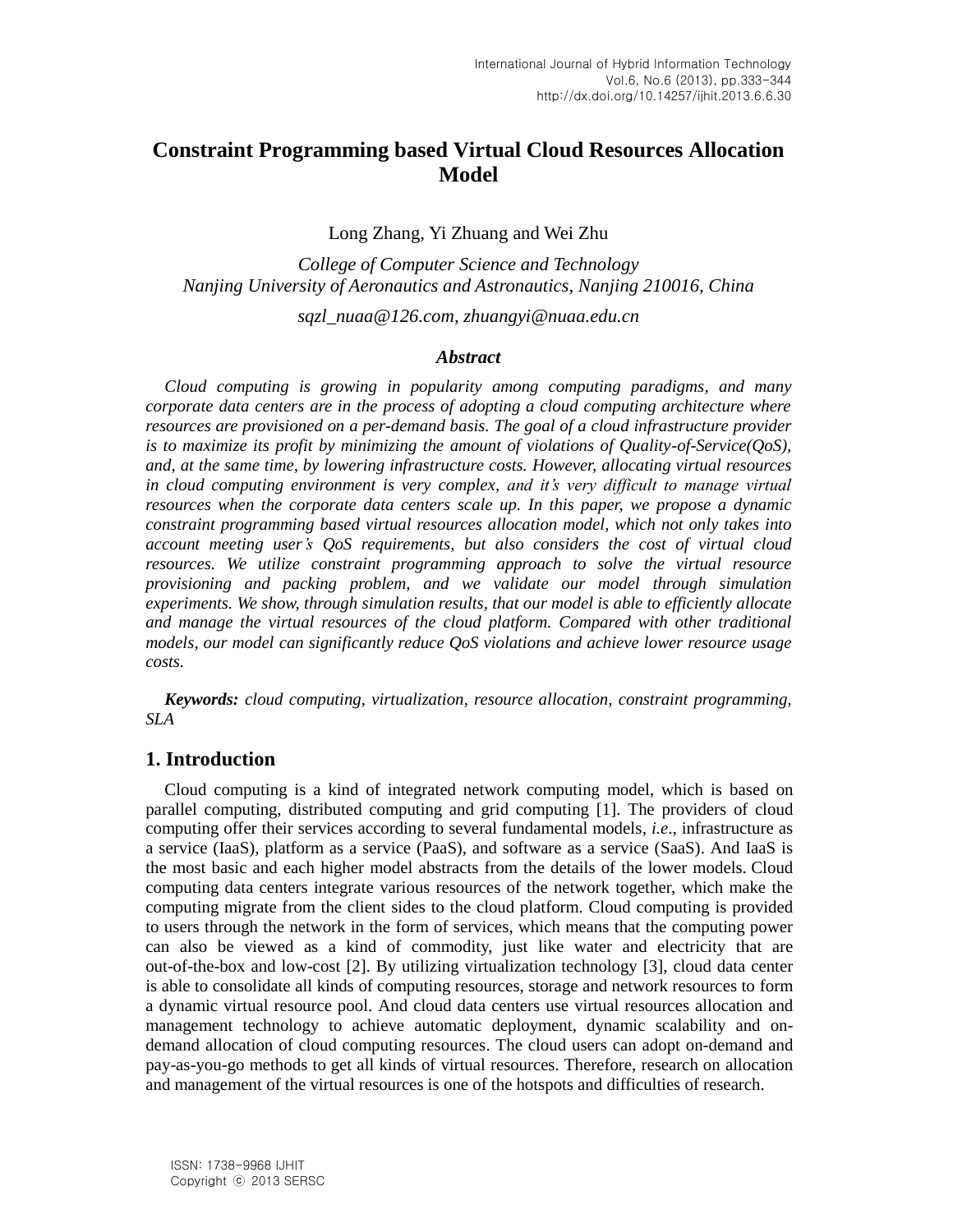U.S. *Economist Special Report* shows that the current physical resource utilization of cloud data centers is generally only maintained at 5% to 20% [4]. Therefore, a large number of servers are in idle state. With the advent of server virtualization technology [5], the same physical server can run multiple virtual machines, and it can dynamically adjust the capacity of virtual machine. Server virtualization technology can also make migrations of virtual machines between different physical servers possible, which greatly improve the utilization of physical resources. However, the current study on the technology of resources allocation mainly focuses on performance [improvement](http://dict.youdao.com/w/improvement/) of applications or the costs of resources. And most research does not consider how to improve the performance while reducing the cost of resources. Cloud computing services must meet the service level agreement (SLA) [6]. SLA is negotiated between the users and the cloud resources supplier, which defines the strict performance metrics, such as response time, throughput, [mean time between failures](http://en.wikipedia.org/wiki/MTBF) (MTBF), and so on. Therefore, under the premise of satisfying performance index, how to reduce the cost of resources is still a problem to be solved.

In view of the mentioned problem above, we propose an efficient virtual resource allocation model: constraint programming based virtual cloud resources allocation model (VCRA-CP). In this model, the virtual resources allocation problem is modeled as a constraint satisfaction and optimization problem, and using constraint programming method to solve the model. The model can make different tradeoffs between the fulfillment of the performance goals of the applications and the cost of the required resources. And it also supports for heterogeneous applications and workloads, such as CPU-intensive, memory-intensive, I/O-intensive applications, etc. The simulation shows that our model is able to efficiently allocate and manage the virtual resources of the cloud platform, and compared with other traditional models, our model can significantly reduce QoS violations and achieve lower resource usage costs.

The remainder of this paper is organized as follows. Section 2 presents the related works. Next, we present the architecture of the virtual resource allocation model in Section 3. Section 4, we show how to solve the model. We cover simulation experiment and results analysis in Section 5. Finally, Section 6 concludes and presents future work.

# **2. Related work**

In recent years, the scholars in the field of cloud resource allocation models and algorithms have carried out a lot of research. The research is mainly on resources allocation and management algorithms to improve the performance of applications [7, 8], resources allocation and management methods to improve the utilization of resources [9, 10], economics based cloud resources allocation model [11, 14], resource allocation and management model to reduce energy consumption as well as resource costs [12, 13].

*Va*n *et al.*, propose a dynamic virtual resource scheduling model AVRM [7, 8], which studies on how to select an appropriate virtual machine for an application and how to [suitably](http://dict.youdao.com/w/suitably/) deploy the virtual machine on the server in aspect of the two-dimensional virtual resources(CPU, RAM). In order to obtain optimal scheduling result, the scheduling problem is converted into constraint satisfaction problem, but the model only takes CPU, RAM resources into account without considering other types of physical resources. From the view of economic theory, *Gao et al.*, propose an economics based cloud computing framework [14], and design a SLA-based economic model of cloud resources management. The model provides feedback of the economic incentives for the cloud consumers and suppliers, which improves the utilization of resource, avoids reconstruction of information system, and contributes to the efficient management and configurations of cloud resources. Although, the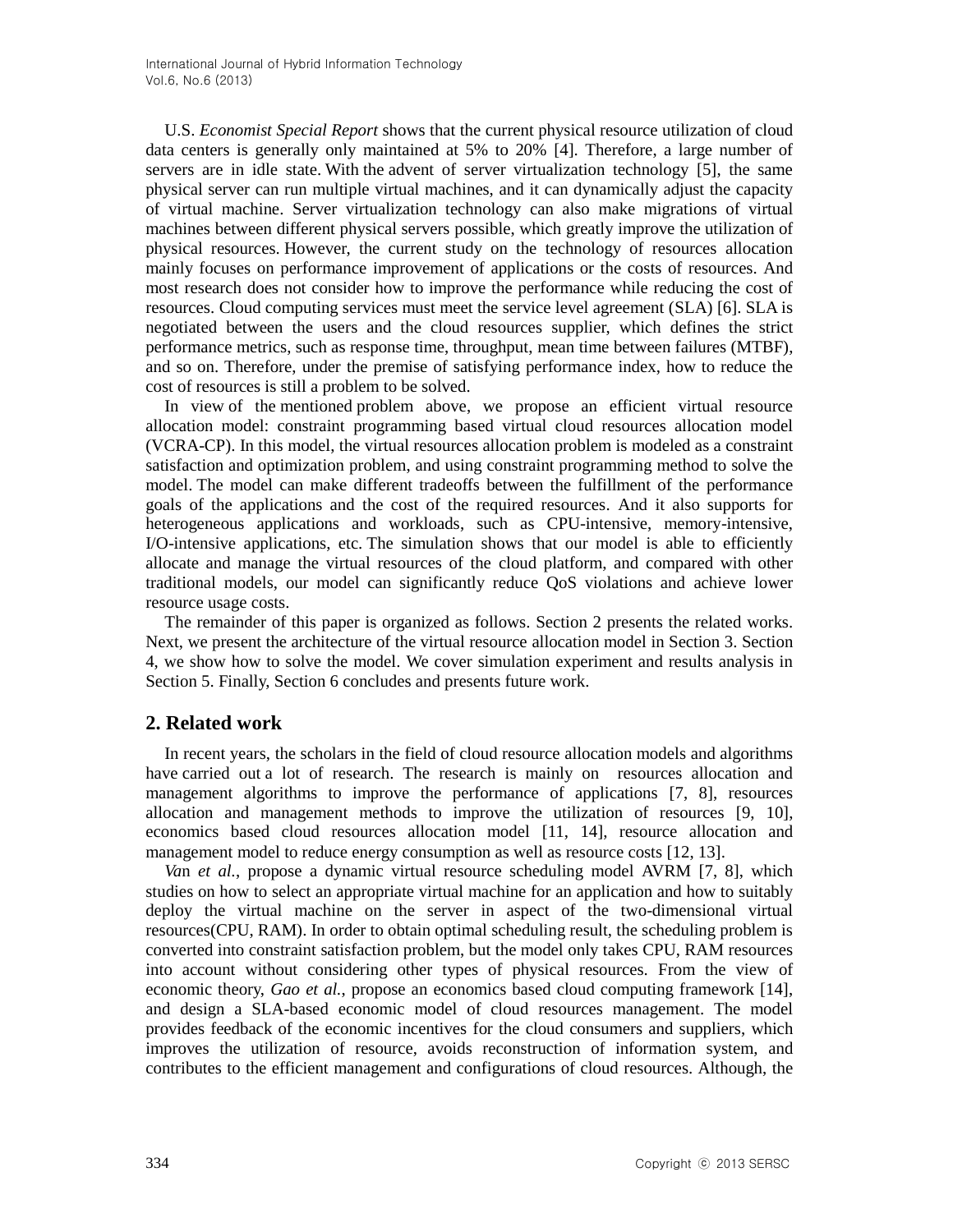model can meet the requirements of QoS, the architecture and the model is too idealistic, and many implementation issues to be further discussed.

*Vijayakumar et al.*, propose a dynamic automated resource allocation model [15], which can effectively deal with unknown data distribution and rate, and they verify the validity of the model. *Yuan* et al. propose an intelligent virtual resource allocation engine [16], which features feasibility, flexibility, reusability and configurability. The intelligent engine can handle heterogeneous physical and logical resources, and be able to provide resources according to user needs. But it lacks the capability of exception handling. *Wang* and *Cardosa* propose two energy-efficient virtual resources allocating method of POPA [17] and PC-SU [18], respectively. But the two methods are all NP-hard problem and use a large number of sorting algorithms, which result in high complexity. Li *et al*., propose a virtual resource allocation algorithm called *EnaCloud* [19]. In spite of reducing energy consumption by deploying the application according to the dynamic energy consumption, the algorithm may lead to a large number of virtual machine migrations in the process of resource allocation.

In conclusion, research on the field of virtual resources allocation has achieved some results, but there are still some shortcomings, for instance, the diversity of cloud resources is not fully considered, the user's quality of service has not been effectively guaranteed, the utilization of various cloud resource is low, and so on. To solve these problems, we propose a multi-dimensional virtual cloud resource allocation model VCRA-CP. In this model, the virtual resources allocation problem is modeled as a constraint satisfaction and optimization problem. The model is also capable of ensuring the effectiveness of the quality of customer service while improving the utilization of various resources and minimizing the cost of resources. Simulation results show that, for different application requirements, the model can efficiently allocate virtual resources, effectively improve the utilization of resources and reduce the resource costs.

## **3. Virtual Resource Allocation**

#### **3.1. VCRA-CP model framework**

The model we proposed is based on the literature [7], and the framework of VCRA-CP model is shown in Figure 1. The datacenter of VCRA-CP model is consist of a group of physical machines (PM), which form a cluster. Each physical machine in the cluster can run multiple virtual machines (VM), that are managed by the hypervisor residing in every PM. We assume that the number of physical machines is fixed, and they all belong to the same cluster, so that virtual machines can perform a live migration between two arbitrary PMs. A *Performance Monitor* is mainly used to monitor the performance of the current application, such as response time, load status. The expression  $f_A(N_A, L_A)$  is the performance evaluation function of application A, that is used to evaluate the performance based on the current workloads *L<sup>A</sup>* and the allocated virtual resources *NA*. We assume that the granularity of resource allocation is performed with a VM. That is to say that a running VM is associated with one and only one application. When the workloads of an application become heavy, the system must choose VM resources from a set of pre-defined VM types to assign to the application. Any application could not request a VM with an arbitrary resource capacity in terms of CPU power, memory size and network bandwidth. Each pre-defined VM type comes with a fixed CPU power, memory capacity and network bandwidth (*e.g.,* 2000MIPS of CPU power, 2GB of memory size and 100Mbps of network bandwidth). Each type of pre-defined VM mainly differs in CPU capacity, memory capacity and network bandwidth.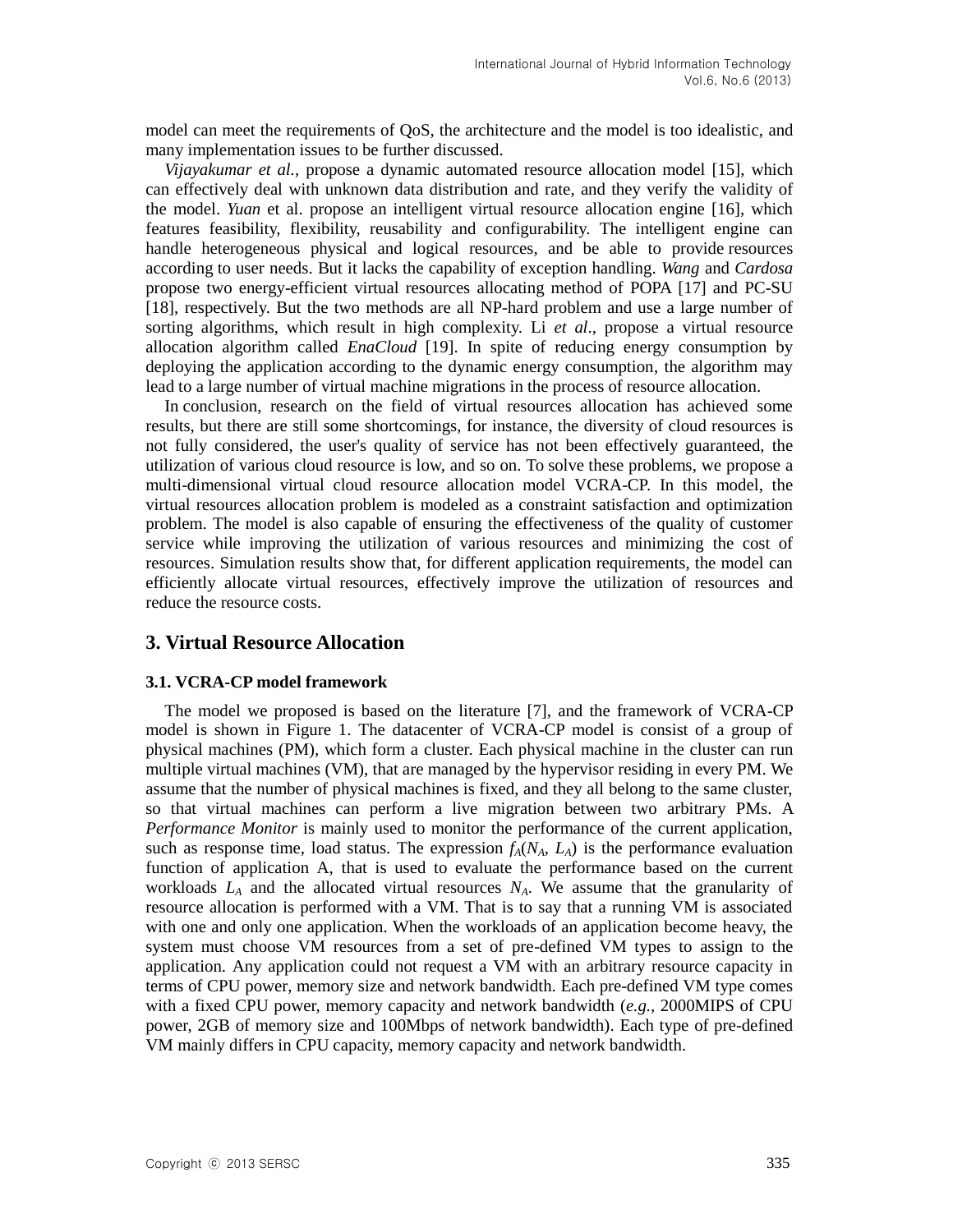International Journal of Hybrid Information Technology Vol.6, No.6 (2013)



**Figure 1. VCRA-CP model framework**

In VCRA-CP model an *Application Environment* is the running environment of an application, which provides the necessary resources for the application. And an *Application Environment* is also associated with specific performance goals specified in the SLA contract. For example, for a strict real-time requirements application, the *Application Environment* demanding for virtual resources correlates closely with the response time T and throughput D defined by SLA. The topology of an *Application Environment* can span one or more VMs. Figure 2 is the schematic of virtual resources allocation. In this figure we can see that *Application Environment A* is consist of *Web* and *DB* (database application) two parts, which spans two VMs running on two physical servers. If the resources assigned to application *A* does not meet its performance requirements, the system will allocate more resources to application *A*. When the workloads of application *A* decreases and the resources assigned to application *A* are sufficient to meet its performance requirements, the system will recycle excess resources allocated to the application *A*.



**Figure 2. Virtual resource allocation schematic**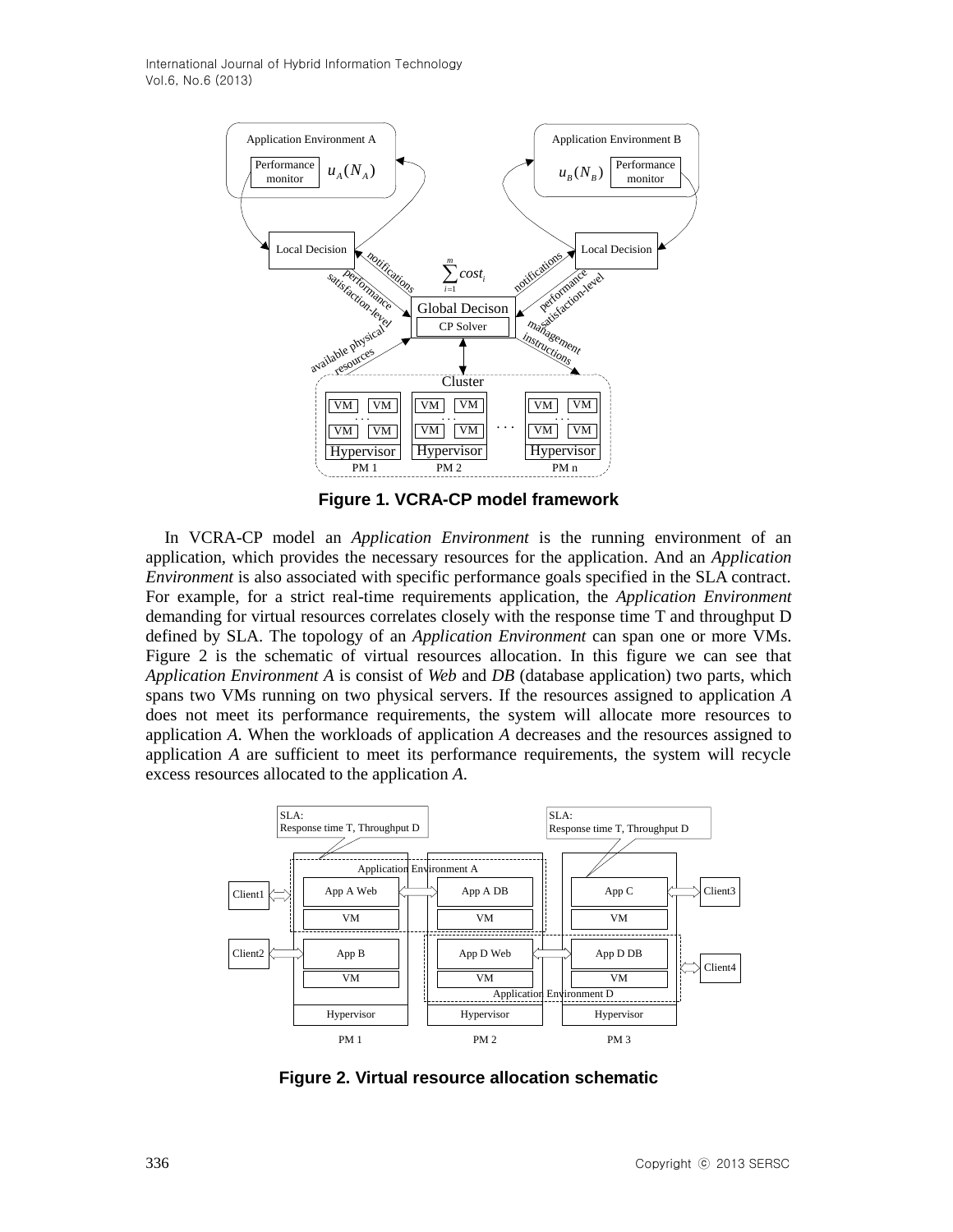### **3.2. Virtual resource allocation process**

Our proposed model is based on a two-level structure. The first level structure is the *global decision*, which corresponds to VM provisioning phase and packing phase. And the second is the *local decision*. Each *Application Environment* includes a *local decision*, which is used to evaluate the performance of applications on the basis of the current workloads and determine whether the system need to allocate more VMs or release the idle VMs. For example, if the SLA of application  $a_i$  defines that the application shall not exceed the average response time *T*(milliseconds). Then we can treat *T* as the performance index. Within a period of time, the *Local Decision* of application  $a_i$  uses performance evaluation function  $f_i$  to assess the response time of application *a<sup>i</sup>* based on the current workloads and resources allocated to the application. If the current response time of application  $a_i$  exceeds the performance index  $T$ , then the application  $a_i$  can't [satisfy](http://dict.youdao.com/w/satisfy/) SLA requirement. The system need assign more resources to application  $a_i$  to [satisfy](http://dict.youdao.com/w/satisfy/) SLA requirement.



**Figure 3. Resource allocation flowchart**

*Global decision* is the control center of virtual resources allocation, and interacts with all *local decision*. *Global decision* is capable of arbitrating resources requirements coming from every application without knowing the nature of the application. The performance satisfaction level of each *local decision* and physical resources are the input of *Global decision*, and it uses constraint programming solver to solve the input. Based on the output, *global decision* sends management instructions of resources allocation to the hypervisor and resources allocation notifications to the *local decision* of each application. Management instructions of resources allocation include starting VMs, stopping VMs and migrating VMs. The resources allocation notifications are consist of new virtual machine being assigned to an application, an existing VM being upgraded or downgraded (*e.g.*, virtual machine type has been changed) and VMs belonging to an application being preempted (*e.g.*, release idle virtual machines). Figure 3 shows the resources allocation flowchart of VCRA-CP model. For VM provisioning and packing problems both are instances of the NP-hard problems which are difficult to solve. To solve both problems easily, we select *Constraint Programming* (CP) method that solve a problem by stating relations between different variables in the form of constraints which must be satisfied by the solution.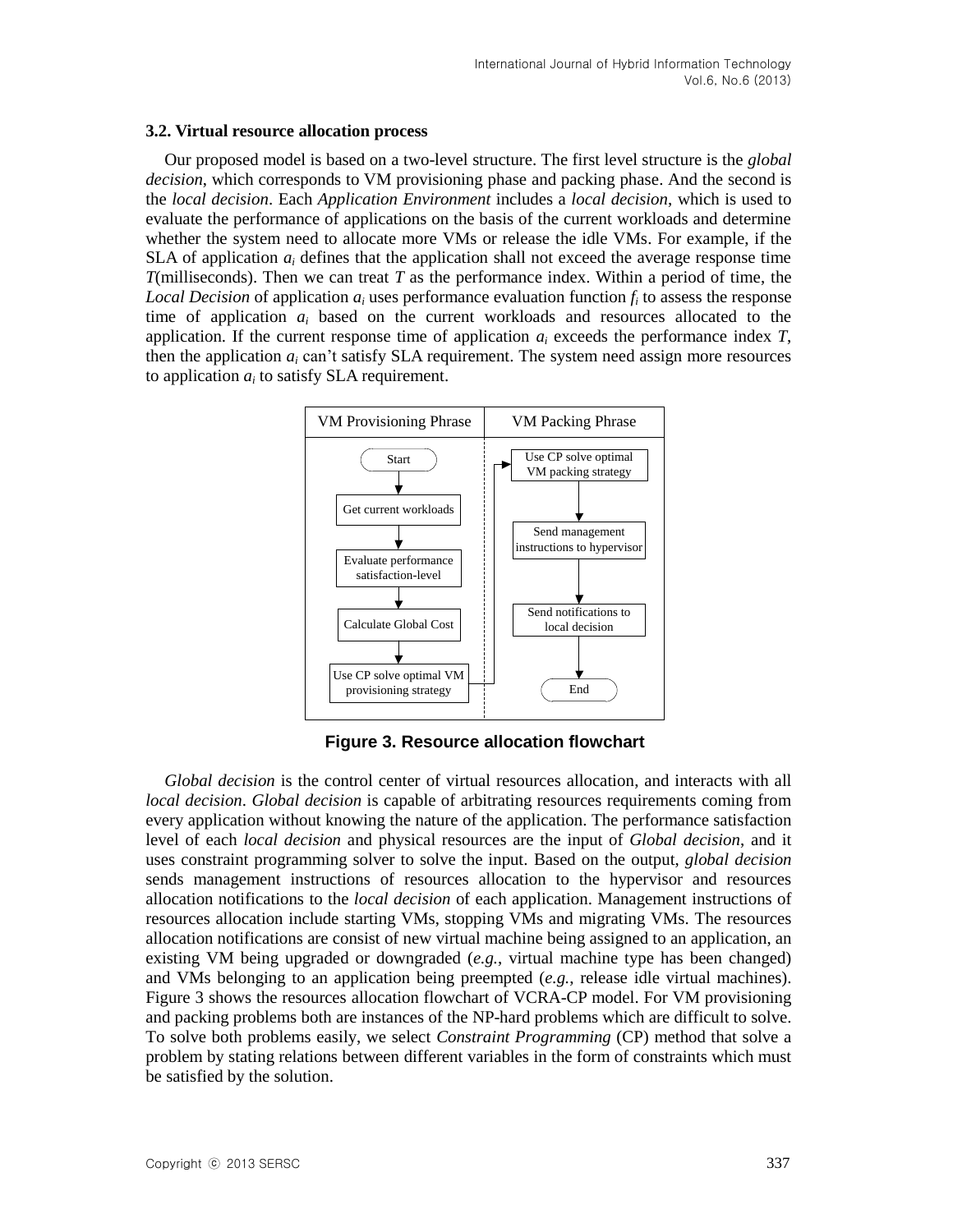# **4. VCRA-CP model**

*Constraint Satisfaction Problems* (CSPs) are mathematical problems defined as a set of objects whose state must satisfy a number of constraints or limitations. A large number of problems in *Artificial Intelligence* (AI) and other areas of computer science can be viewed as special cases of the constraint-satisfaction problem. Some examples are map coloring, machine vision, *Sudoku*, temporal reasoning, belief maintenance, floor plan design, scheduling, graph problems, the planning of genetic experiments, and [eight queens puzzle](http://en.wikipedia.org/wiki/Eight_queens_puzzle) problem. A number of different approaches have been developed for solving these problems. Some of them use constraint propagation to simplify the original problem. Others use backtracking to directly search for possible solutions. Some are a combination of these two techniques. Generally, solving CSPs can be divided into two steps. The first step is to use a set of variables and a set of constraints expression to represent the problem. The second is to utilize constraint propagation and search algorithms to solve the problem. Considering the limited physical resources and the resources cost of cloud computing data centers, we can view virtual resource allocation problem as a CSP.

### **4.1. Related concepts and definitions**

Constraint programming allows solving combinatorial problems modeled by a Constraint Satisfaction. Formally speaking, a CSP is defined by a triplet (*X*, *D*, *C*).

**Variables:**  $X = \{X_1, X_2, \ldots, X_n\}$  is the set of variables of the problem to be solved.

**Domains**: *D* is a function which associates to each variable *X*<sub>i</sub> its domain  $D(X_i)$ , *i.e.*, the set of possible values that can be assigned to  $X_i$ . The domain of a variable is usually a finite set of integers or real numbers, and a domain can also be continuous or made of discrete set values.

**Constraints**:  $C = \{C_1, C_2, \ldots, C_m\}$  is the set of constraints. A constraint  $C_j$  is a relation defined on a subset  $X^j = \{X_1^j, X_2^j, ..., X_a^j\} \subseteq X$  of variables which restricts the possible tuples of values  $(v_1, v_2,...,v_q)$  for these variables:  $(v_1, v_2,...,v_q) \in (D(X_1^j) \times D(X_2^j) \times ... \times D(X_q^j))$  and must satisfy constraint *C<sub>j</sub>*. Such a relation can be defined explicitly (ex:  $(X_1, X_2) \in \{(0, 1), (1, 0)\}\)$  or implicitly (ex:  $X_1 + X_2 \le 1$ ).

Solving a CSP consists in finding a tuple  $v = (v_1, v_2, \ldots, v_n) \in D(X)$  on the set of variables which satisfies all the constraints. Constraint satisfaction optimization problem (CSOP) can be seen as a CSP with an objective, which requires all constraints being satisfied while minimizing or maximizing the objective. For CSOP, one needs to define an objective function *f* : D(X)→*R*(real numbers). An optimal solution is a solution tuple of the CSP that minimizes (or maximizes) function *f*.

In VCRA-CP model, we define vector  $A = (a_1, a_2, a_i, \ldots, a_m)$  represents the set of applications and  $P = (p_1, p_2, p_j, ..., p_q)$  denotes the set of PMs in the cloud datacenter. Vector *S*  $=(s_1, s_2, s_k, \ldots, s_c)$  denotes that there are *c* types of VM available in the data center, where  $s_k = (s_k^{cpu}, s_k^{ram}, s_k^{bandwidth})$  specifies the CPU capacity of VM expressed in MIPS, the memory size expressed in Mb and the bandwidth of network expressed in Mbps, respectively. In the following two subsections, we describe the constraints and objective functions of VCRA-CP model [detailed.](http://dict.youdao.com/w/detailedly/)

## **4.2. Local decision**

Based on the allocated resource capacity (CPU, RAM, Bandwidth) and the current workloads, *Local Decision* use performance evaluation function to assess the level of service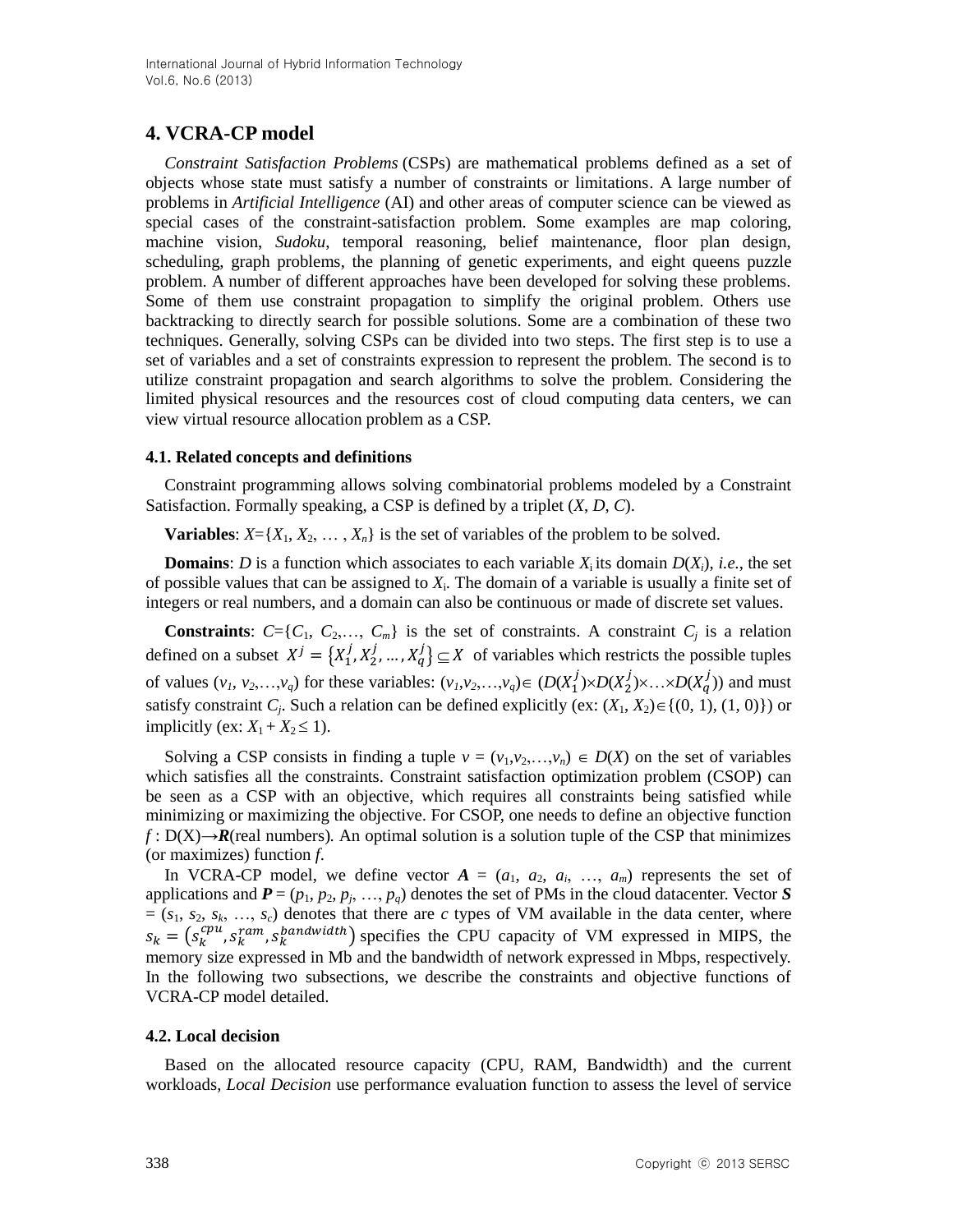achieved. And the level of service achieved is mapped to a value of performance satisfaction-level, which is used to interact with the *Global Decision*. Let  $y t_{a_i}$  denotes the performance index of application  $a_i$  and  $y r_i = f_i(N_i, L_i)$  denotes the value of performance evaluation of application  $a_i$ , where  $f_i$  is the evaluation function.  $L_i$  is the current workloads. *N<sub>i</sub>* is the virtual resources allocated to application  $a_i$ :  $N_i = (n_{i1}, n_{i2}, ..., n_{ik}, ..., n_{ic})$  where  $n_{ik}$ is the number of VMs of type  $s_k$  allocated to application  $a_i$ . We define  $u_i = f'_i(yr_i, yt_{a_i})$  as the performance satisfaction-level of application  $a_i$ , where function  $f'_i$  calculate the application performance satisfaction-level based on the performance index  $y t_{a_i}$  as well as  $\gamma r_i$ . If the current application performance  $\gamma r_i$  has reached the required performance metric  $y_t$ <sub> $a_i$ </sub>, the application performance satisfaction-level  $u_i = 1$ , otherwise  $u_i < 1$ .

#### **4.3. Global decision**

The main two responsibilities of *Global Decision* are allocating VMs for each application *ai* , and placing the allocated VMs on PMs to minimize the number of physical machines. In this paper, the main two tasks are called VM provisioning and VM packing, respectively. During VM provisioning phase, it will take the resource request as the input and the output is the virtual machine allocation vector  $N_i$  for each application. During VM packing phase, it will take vector  $N_i$  as the input and the output is the VMs packing vector  $H_j$ .

**4.3.1. VM provisioning:** VM provisioning is used solve the vector *N<sup>i</sup>* for each application *a<sup>i</sup>* and minimize the global cost *Ucost*. For each application, let  $N_i^{max} = (n_{i1}^{max}, n_{i2}^{max}, ..., n_{ik}^{max}, ..., n_{ic}^{max})$  denotes the maximum number of VMs of each type that the system can provide, and the total demand for all the number of VMs can't exceed  $T_i^{max}$ . Then the VM provisioning problem can be modeled as CSOP:

$$
U_{cost} = \text{Minimize } \sum_{i=1}^{m} (\alpha_i \cdot (u_i - 1)^2 + \varepsilon \cdot \text{cost}(N_i))
$$
 (1)

s.t.

$$
n_{ik} \le n_{ik}^{max}, 1 \le i \le m \text{ and } 1 \le k \le c \tag{2}
$$

$$
1 \le \sum_{k=1}^{c} n_{ik} \le T_i^{max}, 1 \le i \le m \tag{3}
$$

$$
\sum_{i=1}^{m} \sum_{k=1}^{c} n_{ik} \cdot s_k^{cpu} \le \sum_{j=1}^{q} C_j^{cpu} \tag{4}
$$

$$
\sum_{i=1}^{m} \sum_{k=1}^{c} n_{ik} \cdot s_k^{ram} \le \sum_{j=1}^{q} C_j^{ram}
$$
 (5)

$$
\sum_{i=1}^{m} \sum_{k=1}^{c} n_{ik} \cdot s_k^{bandwidth} \le \sum_{j=1}^{q} C_j^{bandwidth} \tag{6}
$$

where formula(1) is the objective function, which is a weighted sum of the performance satisfaction-level function  $u_i$  and resources cost function  $cost(N_i)$ . The variable  $\alpha_i$  is the weight of each application  $a_i$ , where  $0 < a_i < 1$ , and  $\sum_{i=1}^{m} a_i = 1$ . The higher the weight of an application is, the higher priority of resources allocation is. The coefficient  $\varepsilon$  allows the system to make different tradeoffs between the performance of applications and resources cost. We can divide formula(1) into two parts:  $J_{p_i} = \alpha_i (u_i - 1)^2$ ,  $J_{c_i} = \varepsilon \cdot \text{cost}(N_i)$ . If the performance satisfaction-level  $u_i = 1$ , then  $J_{p_i} = 0$ , otherwise  $J_{p_i} > 0$ , which can be viewed as the performance loss cost due to not satisfying the performance index. We can treat  $J_{c_i}$  as the resources cost, and the more resources the system allocates, the higher the cost is.

In order to facilitate the management of VMs, formula (2) and (3) are used to limit the number of each type of VMs and the total number of VMs assigned to each application *a<sup>i</sup>* .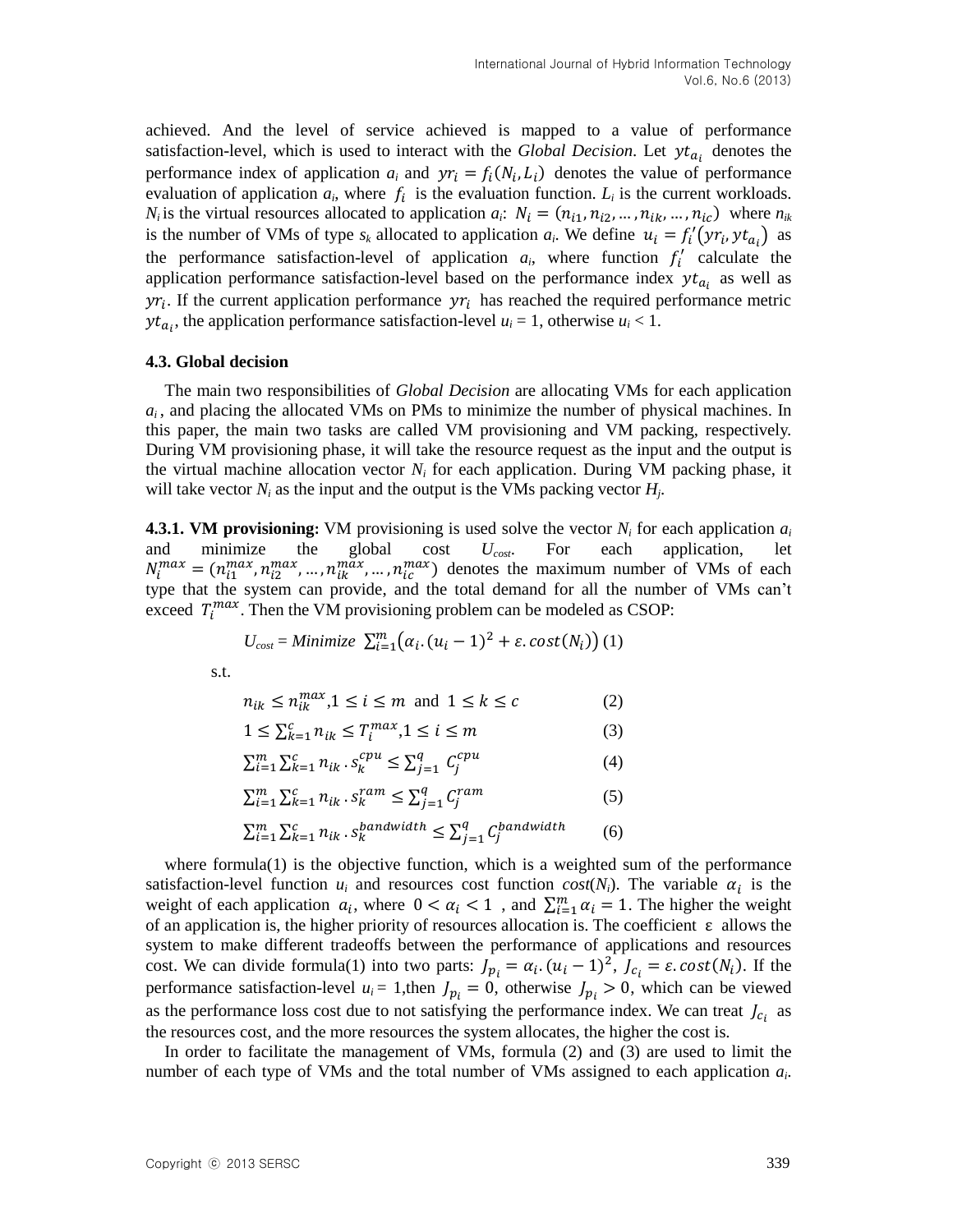Formula (4), (5) and (6) indicate that all the resources allocated should be less than all the physical resources owned by the system, where  $C_j^{cpu}$ ,  $C_j^{ram}$  and  $C_j^{bandwidth}$  are the CPU, RAM and Bandwidth capacity of PM  $p_j$ . In VCRA-CP model, we define the expression of cost function *cost*(*Ni*) as:

$$
Cost(N_i) = \frac{\sum_{k=1}^{c} n_{ik} \cdot (0.7 \times s_k^{cpu} + 0.2 \times s_k^{ram} + 0.1 \times s_k^{bandwidth})}{\sum_{j=1}^{q} (0.7 \times c_j^{cpu} + 0.2 \times c_j^{ram} + 0.1 \times c_j^{bandwidth})}
$$
(7)

where the coefficient  $(0.7, 0.2, 0.1)$  denote the cost-weight of CPU, RAM and Bandwidth. The output of VM provisioning phase is a group of vectors  $N_i$  that satisfy the constraints (2), (3), (4), (5), (6) and minimize  $U_{\text{cost}}$ . By comparing the vectors  $N_i$  with the those vectors  $N'_i$ calculated during the previous cycle, the global decision is able to determine which applications need to create VMs, destroy VMs and change the type of VMs. The placement of the newly created VMs and the migrations of VMs is mainly handled by the VM packing phase described following.

**4.3.2. VM packing:** The VMs placement issues can be seen as a classic *Bin Packing Problem*, where different computing nodes represent different bins. And VMs are the items to be packed and the size of the bin can be seen as the capacity of physical node. The objective of VMs placement is to minimize the number of physical nodes. The VM packing phase takes the VM allocation vectors  $N_i$  as input and converts the vector  $N_i$  into a single vector  $V = (vm_1, vw_2, ..., vw_l, ..., vw_v)$  that denotes all the currently running VMs. For each PM  $p_j \in P$ , the bit vector  $H_j = (h_{j1}, h_{j2}, ..., h_{jl}, ..., h_{j\nu})$  denotes which VMs assigned to PM  $p_j$ , that is, if  $h_{jl} = 1$ , then PM  $p_j$  is responsible for running  $vm_l$ . Let  $R = (r_1, r_2, ..., r_l, ..., r_v)$ be the resource capacity(CPU, RAM, Bandwidth) of all VMs, where  $r_l = (r_l^{cpu}, r_l^{ram}, r_l^{bandwidth})$ . Then the VM packing problem can be modeled as CSOP:

$$
M = \text{Minimize } \sum_{j=1}^{q} m_j, \text{where } m_j = \begin{cases} 1, \exists \text{vm}_l \in V \text{ and } h_{jl} = 1\\ 0, \text{otherwise} \end{cases} \tag{8}
$$

s.t.

$$
\sum_{l=1}^{v} r_l^{cpu} h_{jl} \le C_j^{cpu}, 1 \le j \le q
$$
\n<sup>(9)</sup>

$$
\sum_{l=1}^{v} r_l^{ram} . h_{jl} \le C_j^{ram} , 1 \le j \le q
$$
\n<sup>(10)</sup>

$$
\sum_{l=1}^{v} r_l^{bandwidth} \cdot h_{jl} \le C_j^{bandwidth} \cdot 1 \le j \le q \tag{11}
$$

$$
\sum_{j=1}^{q} h_{jl} = 1, \ 1 \le l \le v \tag{12}
$$

Formula (8) is the objective function of VM packing problem, which is to minimize the amount of PMs. Formula (9), (10) and (11) indicate that the total resources capacity of all VMs running on PM  $p_j$  should be less than the total physical resources capacity of PM  $p_j$ , where  $C_j^{cpu}$ ,  $C_j^{ram}$  and  $C_j^{bandwidth}$  are the CPU, RAM and Bandwidth capacity of PM  $p_j$ . Formula (12) means that each VM  $vm_1$  must be allocated to a single physical machine. For the formula (8), as long as there is a VM running on PM  $p_j$ , then  $m_j = 1$ . Only when there is none VM running on PM  $p_j$ , then  $m_j = 0$ . The solving of the VM packing problem produces the placement vector  $H_j$  that indicates all the VMs should be placed on which physical machines.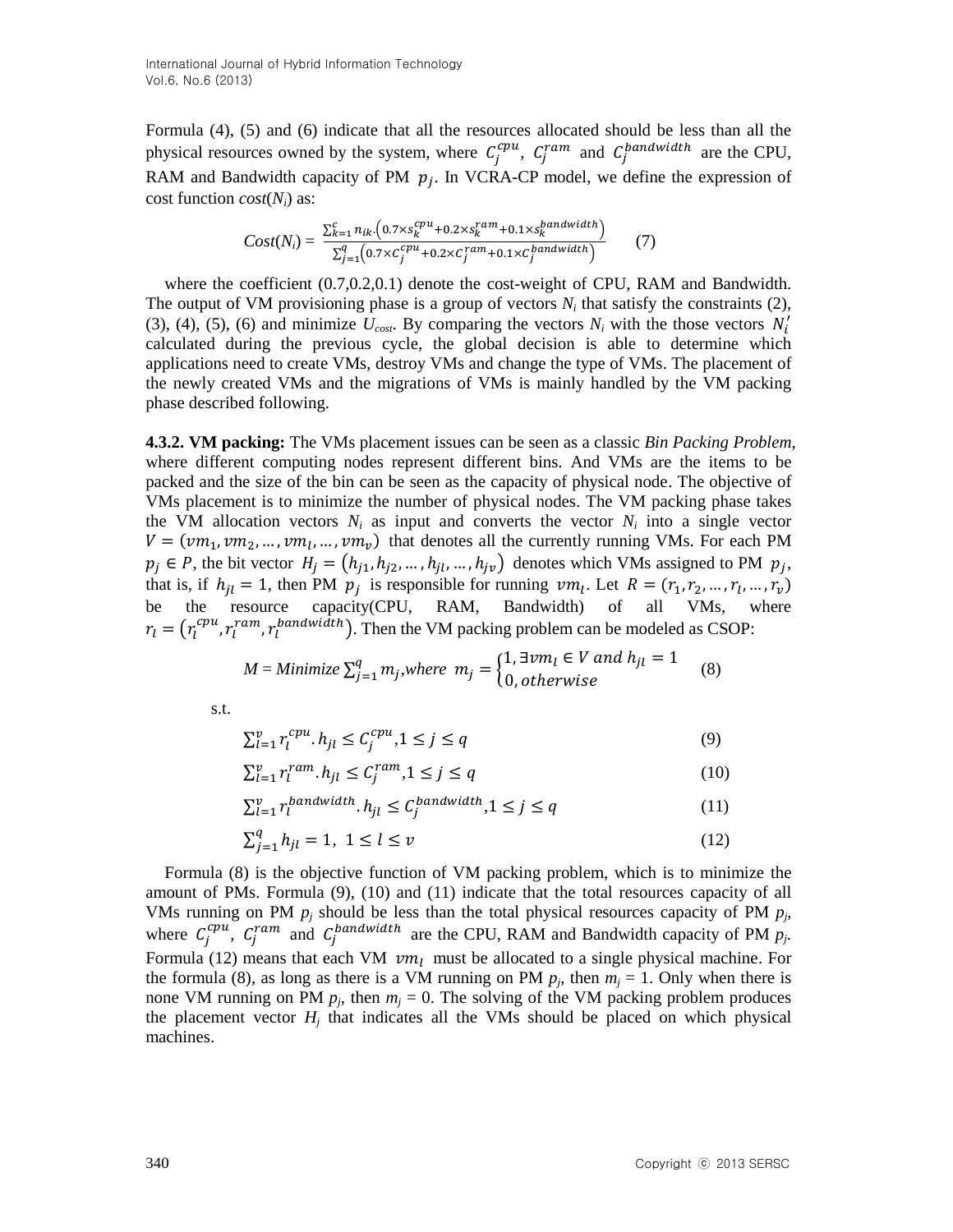## **5. Simulation Experiment and Result Analysis**

In order to illustrate and validate the proposed model, we conduct some simulation experiments which show how the system allocates resources to different applications with different performance satisfaction-level. Our simulation experiments rely on the platform of *CloudSim* [20] and use *JaCop* [21] constraint solver to solve the VM provisioning and packing problems. Our simulation environment consists of five physical machines of the same capacity. The hardware configuration of each physical machine is shown in Table 1. We run two applications A and B in the simulated environment, which represent the online game and web application, respectively. The application A has high real-time requirements, and the performance index is the average response time of requests. Only when the average response time of application A is less than or equal to the performance index  $\tau_{SLA}$ , the performance satisfaction-level of application A is equal to 1, otherwise 0. The performance index of application B is also the average response time of requests and the workload is measured by the number of requests per second. The performance satisfaction-level function of application A and B are shown in figure 4(a) and 4(b), respectively. Table 2 shows the capacity of different VMs types. When system allocates resources to different applications, it can only select the pre-defined VM type from Table 2. The coefficient  $\varepsilon$  is set to 0.06 and the performance index  $\tau_{SLA}$  is set to 100ms, other experiment parameters shown in Table 3.

**Table 1. Physical machine configuration**

| PM types       | CPU(MIPS) | RAM(MB) | Bandwidth(Mbps) |
|----------------|-----------|---------|-----------------|
| $P_1$          | 4000      | 4000    | 1000            |
| P <sub>2</sub> | 4000      | 4000    | 1000            |
| $P_{3}$        | 4000      | 4000    | 1000            |
| $P_4$          | 4000      | 4000    | 1000            |
| P,             | 4000      | 4000    | 1000            |

### **Table 2. Virtual machine configuration**

| VM types       | CPU(MIPS) | RAM(MB) | Bandwidth (Mbps) |
|----------------|-----------|---------|------------------|
| $S_1$          | 500       | 500     | 100              |
| S <sub>2</sub> | 1000      | 1000    | 100              |
| $S_3$          | 2000      | 2000    | 100              |
| S4             | 4000      | 4000    | 100              |

#### **Table 3. Experiment parameter setting**



**Figure 4. Performance satisfaction-level function**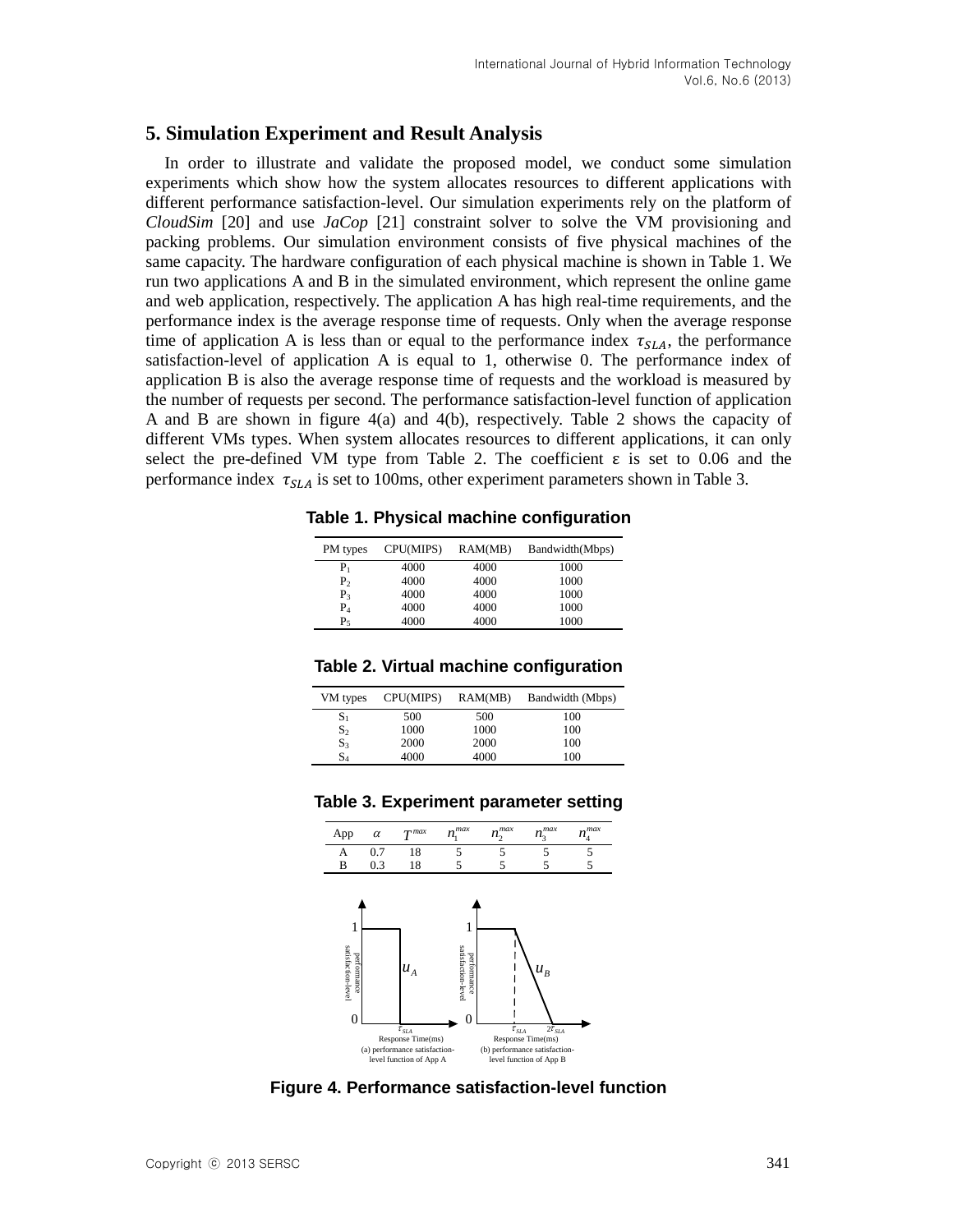

**Figure 5. Simulation results**

Figure 5 is the simulation results, where the horizontal coordinate denotes the time (measured by minutes). Figure 5(a) shows the workloads (measured by user requests per second) of application A and B in a period of time. Between time 0 and 10, as workloads of application A and B are both low, the resources demands are negligible(shown in Figure 5(b)), hence there is only on PM launched, and the average response time of application A and B both are less than 100ms(as shown in Figure 5(c), 5(d)). Between time 10 and 40, the workloads increase, so the system allocates more resources to the two applications. However, the workloads are not too heavy, the system still has sufficient resources to be allocated and the response time of application A and B are about 100ms. But between time 40 and 60, the workloads are relatively heavy, all the five physical machines are working. From Figure 5(b) and d (d), we can see that resources allocated to the application A are more than application B and the response time of application A is still not greater than 100ms, but the response time of application B exceeds 100ms. This is mainly due to application A has the higher resource allocating priority than application B, so when there are not enough system resources, the system allocates resources to application A firstly.

We also compare our model with the dynamic virtual resource scheduling model AVRM and the virtual machine allocation model VMPA-SP [22] based on stochastic programming. Figure 6 is the comparison of the three different models. The results show that our proposed model VCRA-CP can achieve lower resources cost during the resources allocation phase.



**Figure 6. Comparison of different models**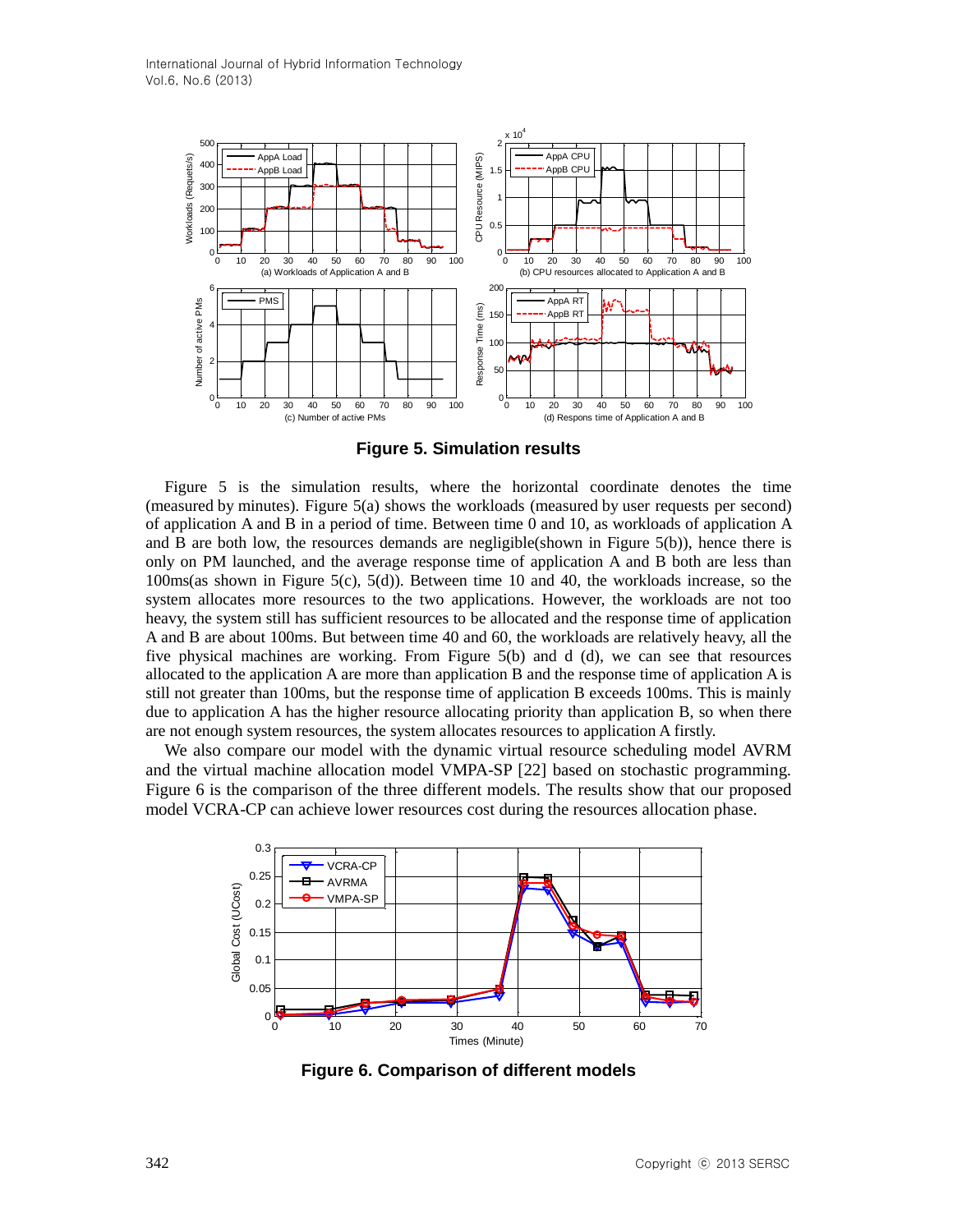### **6. Conclusion**

This paper does research on the problem of virtual cloud resource allocation model. We propose a constraint programming based virtual resource allocation model VCRA-CP, which takes into account both user's QoS requirements and the cost of virtual cloud resources. We utilize constraint programming approach to solve the VM provisioning and packing problems, and we validate our model through simulation experiments. Simulation results show that the model can efficiently allocate and manage the virtual resources of the cloud platform. And compared with other traditional models our model can significantly reduce QoS violations and achieve lower resource usage costs. But with the types of VMs, the number of PMs in datacenters and the size of applications increasing, the constraint solver will search larger space to obtain the best solution. Hence, in this situation it's inefficient to solve the problems. In order to manage and allocate cloud resources more efficiently and [accurately,](http://dict.youdao.com/w/accurately/) in the future work, we will further optimize the model and use better algorithm to solve the proposed model.

## **References**

- [1] M. Armbrust, A. Fox and R. Griffith, "A view of cloud computing", Communications of the ACM, vol. 53, no. 4, **(2010)**, pp. 50-58.
- [2] R. Buyya, C. S. Yeo and S. Venugopal, "Cloud computing and emerging IT platforms: Vision, hype, and reality for delivering computing as the 5th utility", Future Generation computer systems, vol. 25, no. 6, **(2009)**, pp. 599-616.
- [3] G. Xiao-ming, H. Jie and C. Long, "Principle and implementation of virtualization technology", [Electronic](http://dict.youdao.com/w/electronic/) [Industry](http://dict.youdao.com/w/industry/) [Press,](http://dict.youdao.com/w/press/) Beijing, **(2012)**.
- [4] L. Siegele, "Let It Rise: A Special Report on Corporate IT", The Economist, **(2008)**.
- [5] C. Ying, W. Qin-bo and J. Xing, "Virtualization and cloud computing", [Electronic](http://dict.youdao.com/w/electronic/) [Industry](http://dict.youdao.com/w/industry/) [Press,](http://dict.youdao.com/w/press/) Beijing, **(2009)**.
- [6] H. Ludwig, A. Keller and A. Dan, "Web service level agreement(WSLA) language specification", IBM Corporation, **(2003)**, pp. 815-824.
- [7] H. N. Van, F. D. Tran and J. M. Menaud, "SLA-aware virtual resource management for cloud infrastructures", Proceedings of the 9th International Conference on Computer and Information Technology, **(2009)**, pp. 357-362.
- [8] H. N. Van, F. D. Tran and J. M. Menaud, "Autonomic virtual resource management for service hosting platforms", Proceedings of the 2009 ICSE Workshop on Software Engineering Challenges of Cloud Computing, **(2009)**, pp. 1-8.
- [9] W. Gui-yi, A. Vasilakos A and Z. Yao, "A game-theoretic method of fair resource allocation for cloud computing services", The Journal of Supercomputing, vol. 54, no. 2, **(2010)**, pp. 252-269.
- [10] L. Wei-Wei, J. Z. Wang and L. Chen, "A Threshold-based Dynamic Resource Allocation Scheme for Cloud Computing", Procedia Engineering, vol. 23, **(2011)**, pp. 695-703.
- [11] Í. Goiri, J. Guitart and J. Torres, "Economic model of a [Cloud provider operating](http://link.springer.com/article/10.1007/s10796-011-9325-x) in a federated Cloud", Information Systems Frontiers, vol. 14, no. 4, **(2012)**, pp. 827-843.
- [12] A. Beloglazov, J. Abawajy and R. Buyya, ["Energy-aware resource allocation heuristics](http://www.sciencedirect.com/science/article/pii/S0167739X11000689) for efficient management [of data centers for cloud computing"](http://www.sciencedirect.com/science/article/pii/S0167739X11000689), Future Generation Computer Systems, vol. 28, no. 5, **(2012)**, pp. 755-768.
- [13] M. Mezmaz, N. Melab and Y. Kessaci, "A parallel bi-objective [hybrid metaheuristic for energy-aware](http://www.sciencedirect.com/science/article/pii/S0743731511000827)  [scheduling for cloud computing systems"](http://www.sciencedirect.com/science/article/pii/S0743731511000827), [Journal of Parallel and Distributed Computing\(](http://www.sciencedirect.com/science/journal/07437315)JPDC), vol. 71, no. 11, **(2011)**, pp. 1497-1508.
- [14] G. Hong-qing, X. Ying, "Research on cloud resource management model based on economics", Computer Engineering and Design, vol. 31, no. 19, **(2010)**, pp. 4139-4212.
- [15] S. Vijayakumar, Q. Zhu and G. Agrawal, "Automated and dynamic application accuracy management and resource provisioning in a cloud environment", Proceedings of the 11th IEEE/ACM International Conference on Grid Computing (GRID), **(2012)**, pp. 33-40.
- [16] J. B. Yuan, Y. C. Lee and W. Wu, "Building an intelligent provisioning engine for laaS cloud computing services", Proceedings of the 13th Asia-Pacific Network Operations and Management Symposium(APNOMS), **(2011)**, pp. 1-6.
- [17] Y. WANG, X. WANG, "Power optimization with performance assurance for multi-tier applications in